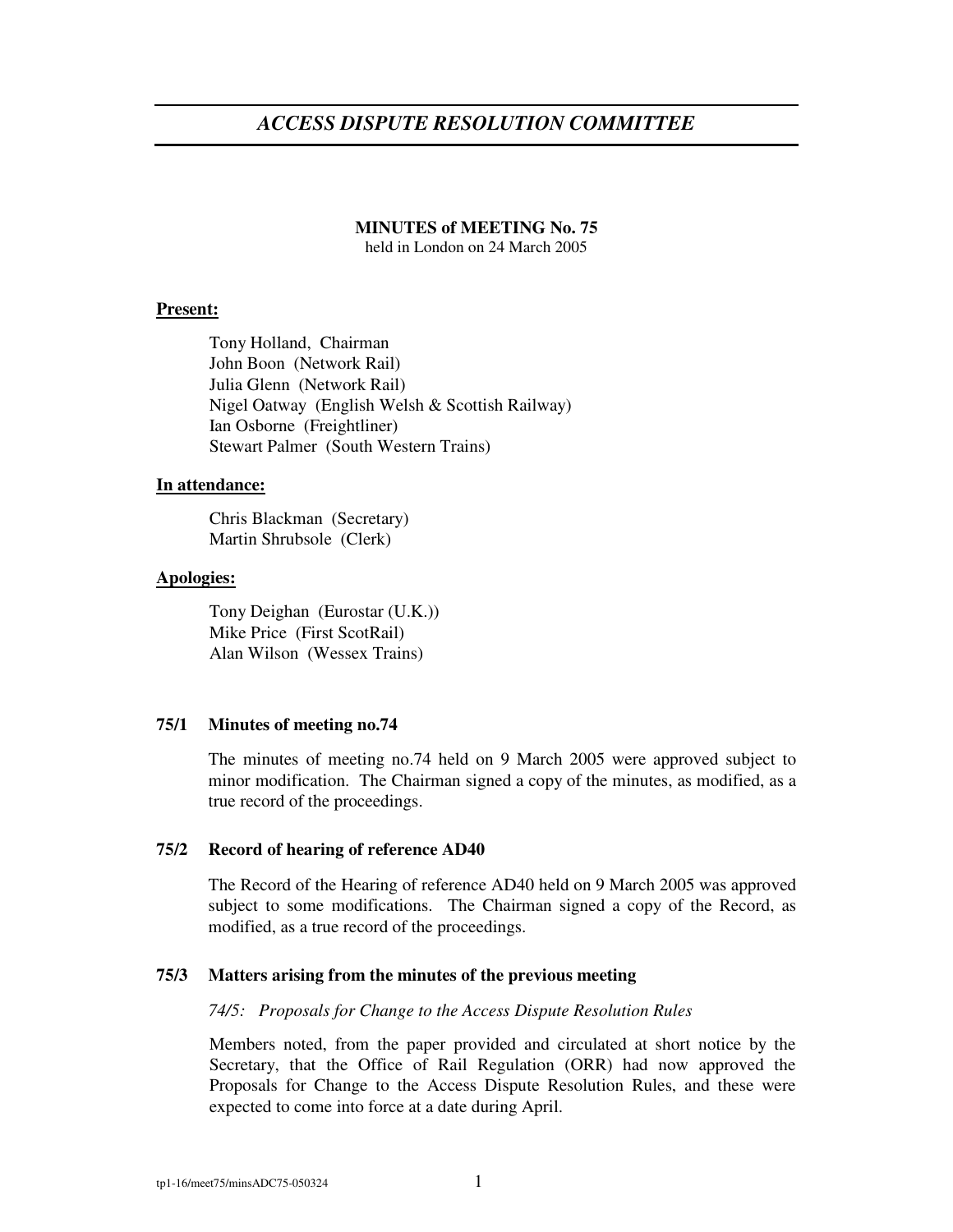Members were pleased to hear that the ORR had also "approved" a proposal put forward by the Committee that, as an interim measure, pending completion of the processes prescribed in Part C of the Network Code for electing Members of the new Access Disputes Committee (A.D.C) and the Panels, the existing Members of the ADRC should constitute the Members of the new A.D.C., and that the Members and Alternates of the ADRC and the Timetabling Committee should constitute the Members of the respective Pools from which Members of a Panel would be drawn for a particular hearing.

Members agreed that any references to the Timetabling Committee not resolved by the parties would fall to be handled by that Committee until introduction of the new Access Dispute Resolution Rules, and by a Timetabling Panel thereafter.

Members agreed that the references NV75 – NV84 inclusive referred in respect of the Network Rail Major Project notice, and planned for a hearing before the NVCC on 19 April and 25 April, should be handled by a Timetabling Panel on the dates already published to the parties.

# **75/4 Reference AD43**

The Chairman explained that the joint submission, received on 25 February, had referred to a report by an independent firm of engineering consultants, which in turn referred to another report that, although it had been sent to Network Rail, was apparently not available.

The Chairman explained why this report should be made available, and be shown to the consultant engineers for comment as to whether it necessitated them to make any revision to their own findings. He considered it vital that the consulting engineers see all available information, and he expressed concern that Network Rail had not shared this information with its consulting engineers. For this reason he had, on the previous day, instructed that the hearing should not proceed and the case should be adjourned pending provision of the requisite information.

Members agreed that any hearing of reference AD43 would now fall to be handled by an Access Disputes Panel.

### **75/5 Update on References**

- AD31 This has now been formally withdrawn by the referrer.
- AD35 The parties, Great Eastern Railway and Network Rail, have been remitted to take the issue to mediation; the matter is temporarily stayed pending the outcome of the mediation of reference AD36.
- AD36 Mediation between Thames Trains and Network Rail: it is reported that this was successfully concluded, but this has not yet been confirmed.
- AD37 The parties, Thames Trains and Network Rail, will prepare a joint submission informed by the outcome of the mediation on reference AD36.